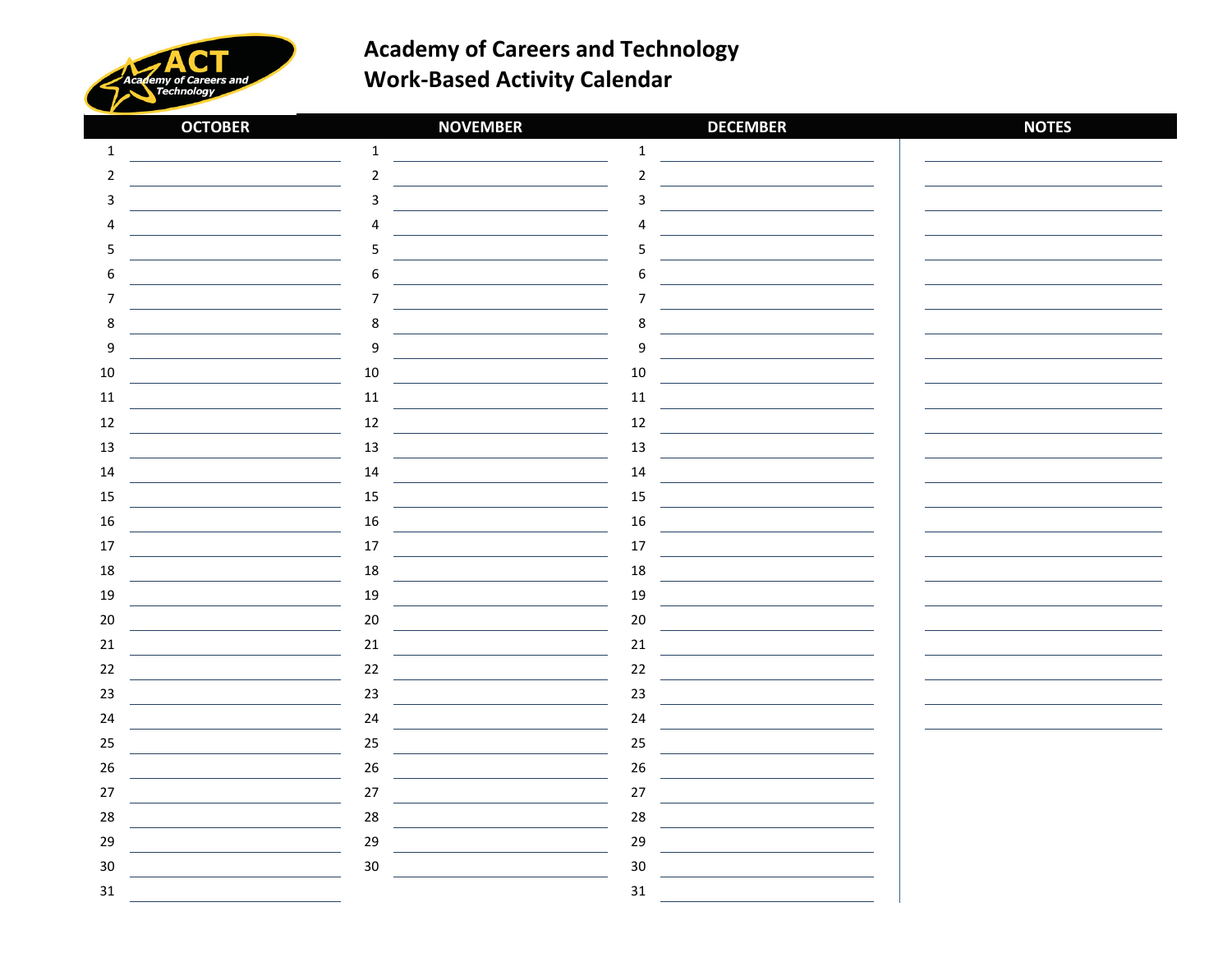

| <b>JANUARY</b> | <b>FEBRUARY</b>     | <b>MARCH</b> | <b>NOTES</b> |
|----------------|---------------------|--------------|--------------|
| $\mathbf{1}$   | $\mathbf{1}$        | $\mathbf 1$  |              |
| $\overline{2}$ | $\overline{2}$      | $\mathbf 2$  |              |
| 3              | 3                   | 3            |              |
| Δ              | $\Delta$            | 4            |              |
| 5              | 5                   | 5            |              |
| 6              | 6                   | 6            |              |
| 7              | 7                   | 7            |              |
| 8              | 8                   | 8            |              |
| 9              | 9                   | 9            |              |
| $10\,$         | 10                  | 10           |              |
| 11             | $11\,$              | 11           |              |
| 12             | 12                  | 12           |              |
| 13             | 13                  | 13           |              |
| 14             | 14                  | 14           |              |
| 15             | 15                  | 15           |              |
| 16             | 16                  | 16           |              |
| 17             | 17                  | 17           |              |
| 18             | 18                  | 18           |              |
| 19             | 19                  | 19           |              |
| 20             | 20                  | 20           |              |
| 21             | $21\,$              | 21           |              |
| $22\,$         | 22                  | 22           |              |
| 23             | 23                  | 23           |              |
| 24             | 24                  | 24           |              |
| 25             | 25                  | 25           |              |
| 26             | 26                  | 26           |              |
| 27             | $27$                | 27           |              |
| 28             | 28                  | 28           |              |
| 29             |                     | 29           |              |
| $30\,$         | (use for leap year) | 30           |              |
| $31\,$         |                     | $31\,$       |              |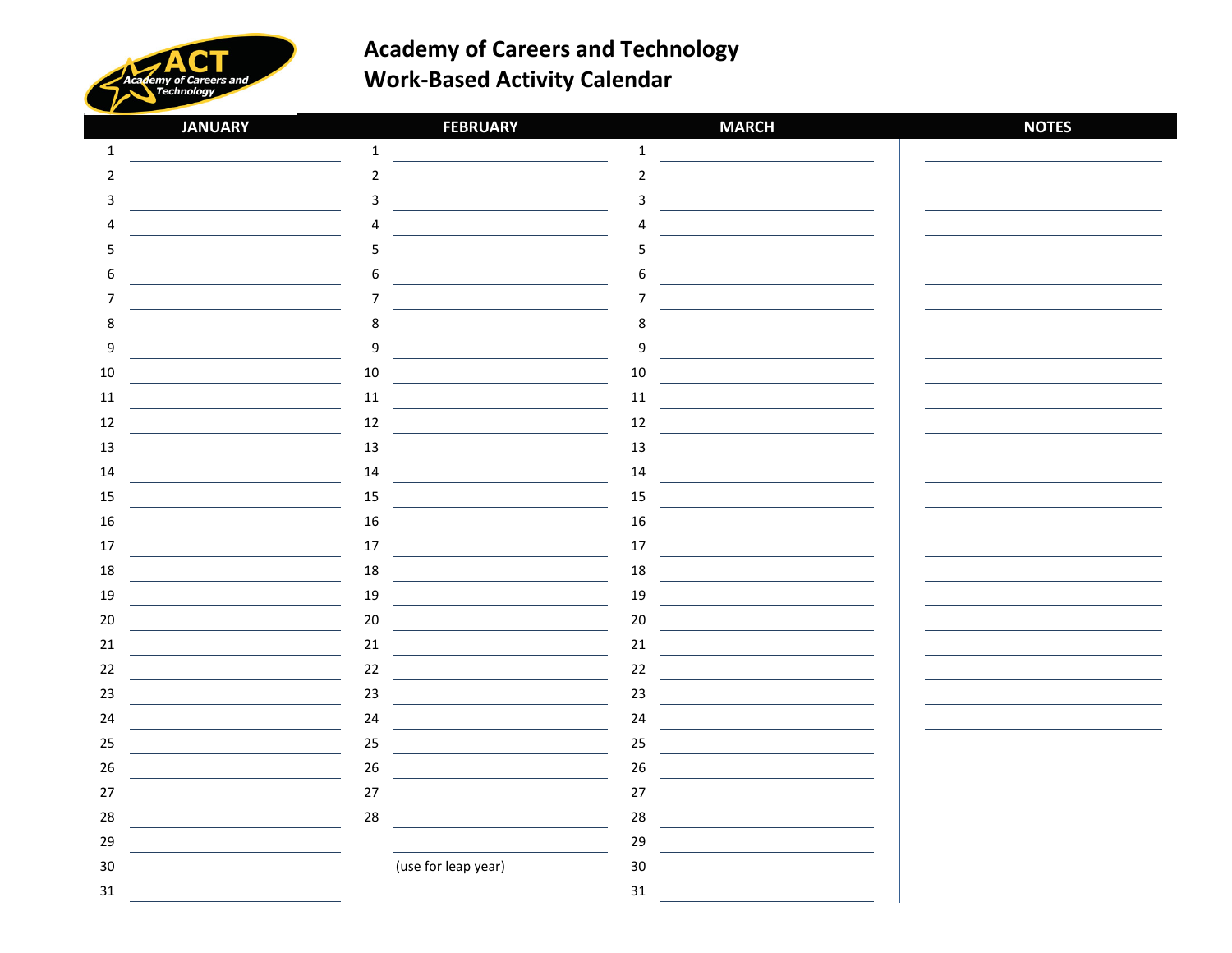

| <b>APRIL</b>     | <b>MAY</b>     | <b>JUNE</b>      | <b>NOTES</b> |
|------------------|----------------|------------------|--------------|
| $\mathbf{1}$     | $\mathbf{1}$   | $\mathbf 1$      |              |
| 2                | $\overline{2}$ | $\mathbf 2$      |              |
| 3                | 3              | $\mathbf{3}$     |              |
| 4                | Δ              | 4                |              |
| 5                | 5              | 5                |              |
| 6                | 6              | 6                |              |
| 7                | 7              | $\overline{7}$   |              |
| 8                | 8              | 8                |              |
| $\boldsymbol{9}$ | 9              | $\boldsymbol{9}$ |              |
| 10               | $10\,$         | 10               |              |
| 11               | $11\,$         | 11               |              |
| 12               | $12\,$         | 12               |              |
| 13               | 13             | 13               |              |
| 14               | 14             | 14               |              |
| 15               | 15             | 15               |              |
| 16               | 16             | 16               |              |
| 17               | 17             | 17               |              |
| 18               | 18             | 18               |              |
| 19               | 19             | 19               |              |
| 20               | 20             | $20\,$           |              |
| 21               | $21\,$         | 21               |              |
| 22               | 22             | 22               |              |
| 23               | 23             | 23               |              |
| 24               | 24             | 24               |              |
| 25               | 25             | 25               |              |
| 26               | 26             | $26\,$           |              |
| 27               | $27$           | 27               |              |
| 28               | 28             | 28               |              |
| 29               | 29             | 29               |              |
| $30\,$           | 30             | $30\,$           |              |
|                  | 31             |                  |              |